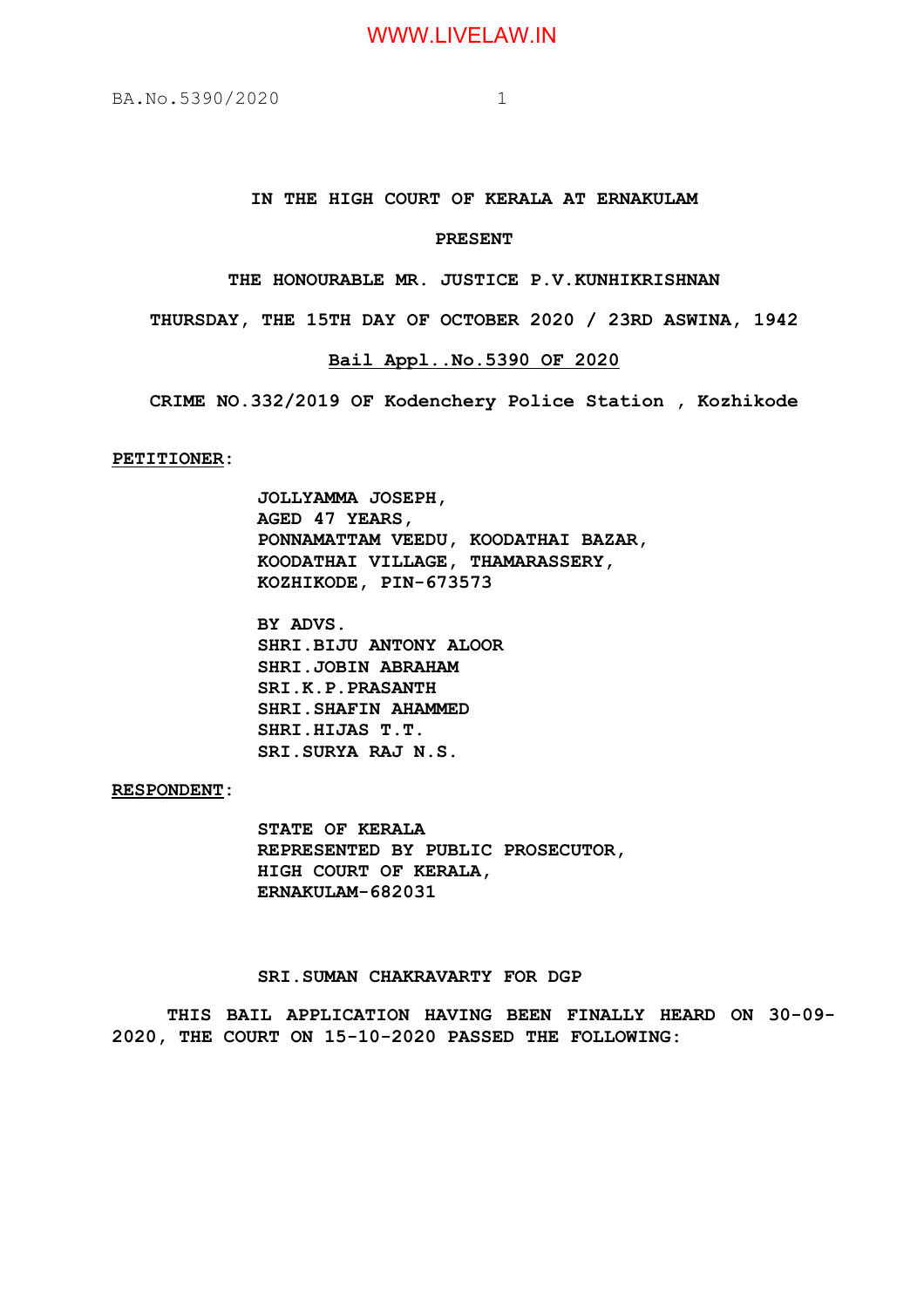## **P.V.KUNHIKRISHNAN, J**

-------------------------------- B.A.No.5390 of 2020 ------------------------------- Dated this the  $15<sup>th</sup>$  day of October, 2020

## **O R D E R**

The petitioner is the accused in Crime No.332/2019 of Kodencherry Police Station, Kozhikode. The above case is registered against the petitioner, alleging offence punishable under Section 302 IPC. The petitioner is involved in five other murder cases. The allegation in all the cases is that she murdered one or other of her close relatives. I considered the bail application of the petitioner in Crime No.335/2019 earlier and, after considering all the contentions of the petitioner in that particular case, dismissed the same (Jollyamma Joseph v. State of Kerala (2020(5) KLT 75). Similarly, the bail application filed by the petitioner in Crime No.189/2011 of Kodancherry Police Station and Crime No.980/2019 of Kodencherry Police Station were also dismissed by two other learned Judges of this Court. Therefore, even if the petitioner is released on bail in this case, she cannot come out of jail.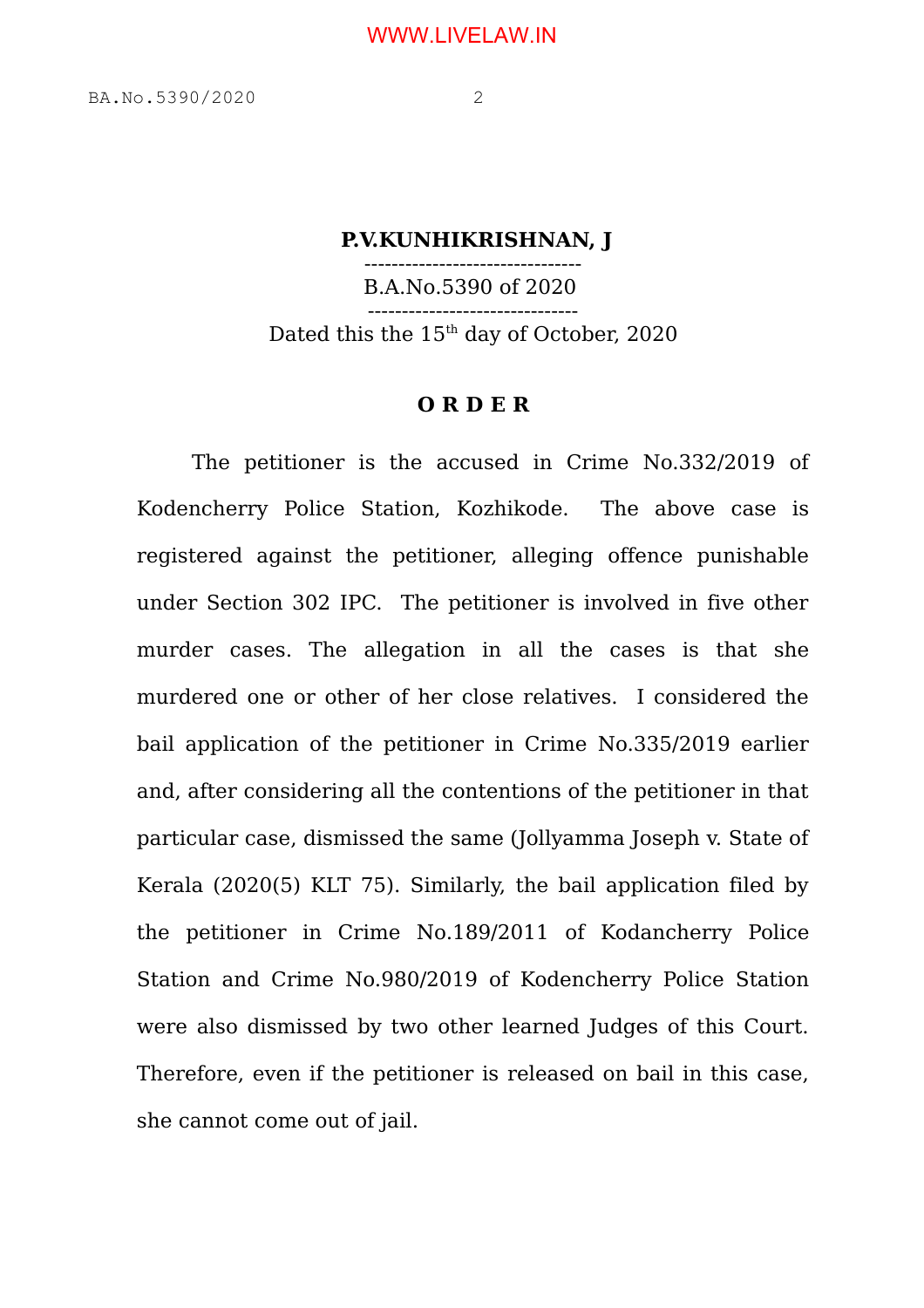2. But simply because this court dismissed the petitioner's bail applications in three other cases, this court cannot dismiss this bail application without considering her contentions in this case. Each case has to be considered based on its merit. Similarly, this court cannot import the evidence supplied by the police in some other cases while considering the bail application in this case. This court can only bear in mind that there are criminal antecedents against the petitioner.

3. The petitioner is a native of Kattappana, Idukki District. According to the prosecution, she fell in love with Roy Thomas and married him in 1997. There are two children in the marital relationship, namely Remo Roy and Renold Roy. All of them were living at Ponnamattam, the family house. Tom Thomas and Annamma Thomas are the father-in-law and mother-in-law of the petitioner. Their family consists of three children, namely Roy Thomas, Rejo Thomas, and Renji Wilson. Rejo Thomas and Renji Wilson are well educated. The petitioner has an only pre-degree qualification. But the petitioner tries to believe all the family members that she had passed B.Com and M.Com. It is the prosecution case that she forged photostat copy of certificates as her certificates and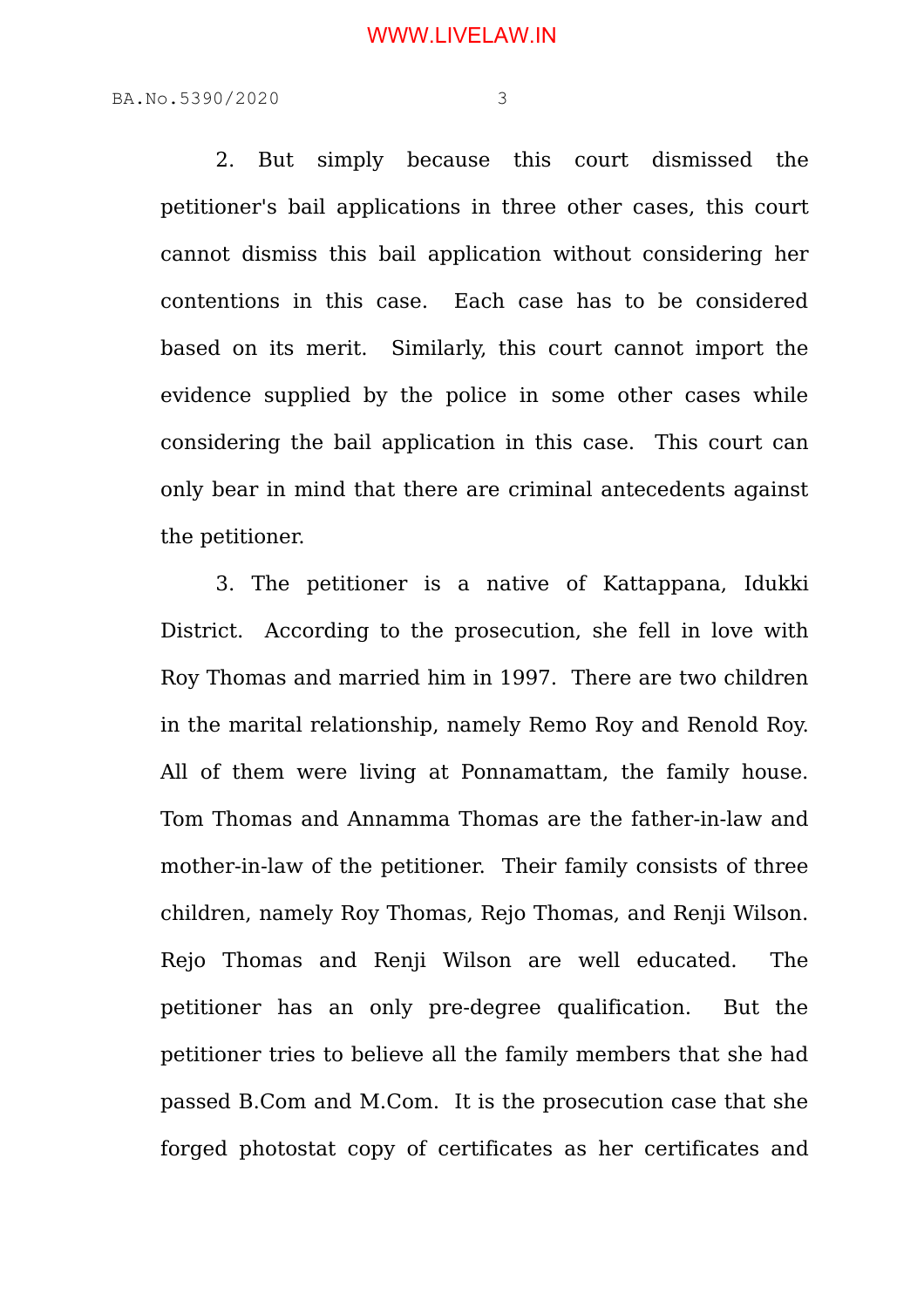showed the family members to get them believed about her qualifications. Believing the petitioner's words that she is qualified, the mother-in-law Annamma Thomas had insisted the petitioner to carry on the study to attain some job. To evade from the regular reminding from Annamma Thomas, the petitioner had gone to her native place at Kattappana, stating that she is attending B.Ed Course. Later, the petitioner intimated the relatives that she had completed B.Ed course. After the retirement of Annamma Thomas from her service, the petitioner was compelled by the mother-in-law to get some job. It has irritated the petitioner, and she left home, stating that she got a Guest Lecturer post in St.Thomas College, Pala. After that, she will come to the family and meet her kids only on weekends. Then the petitioner realised that Annamma Thomas might get some information regarding her real life. Therefore, it is the prosecution case that the petitioner decided to end the life of Annamma Thomas.

4. According to the prosecution, the petitioner acquired a prescription for the poisonous 'DOG KILL' from Government Veterinary Hospital at Kozhikokde in the name of 'Jolly Devagiri' and purchased the poison from the dealer named 'DYNAVET' at Kozhikode. Thereafter the petitioner mixed the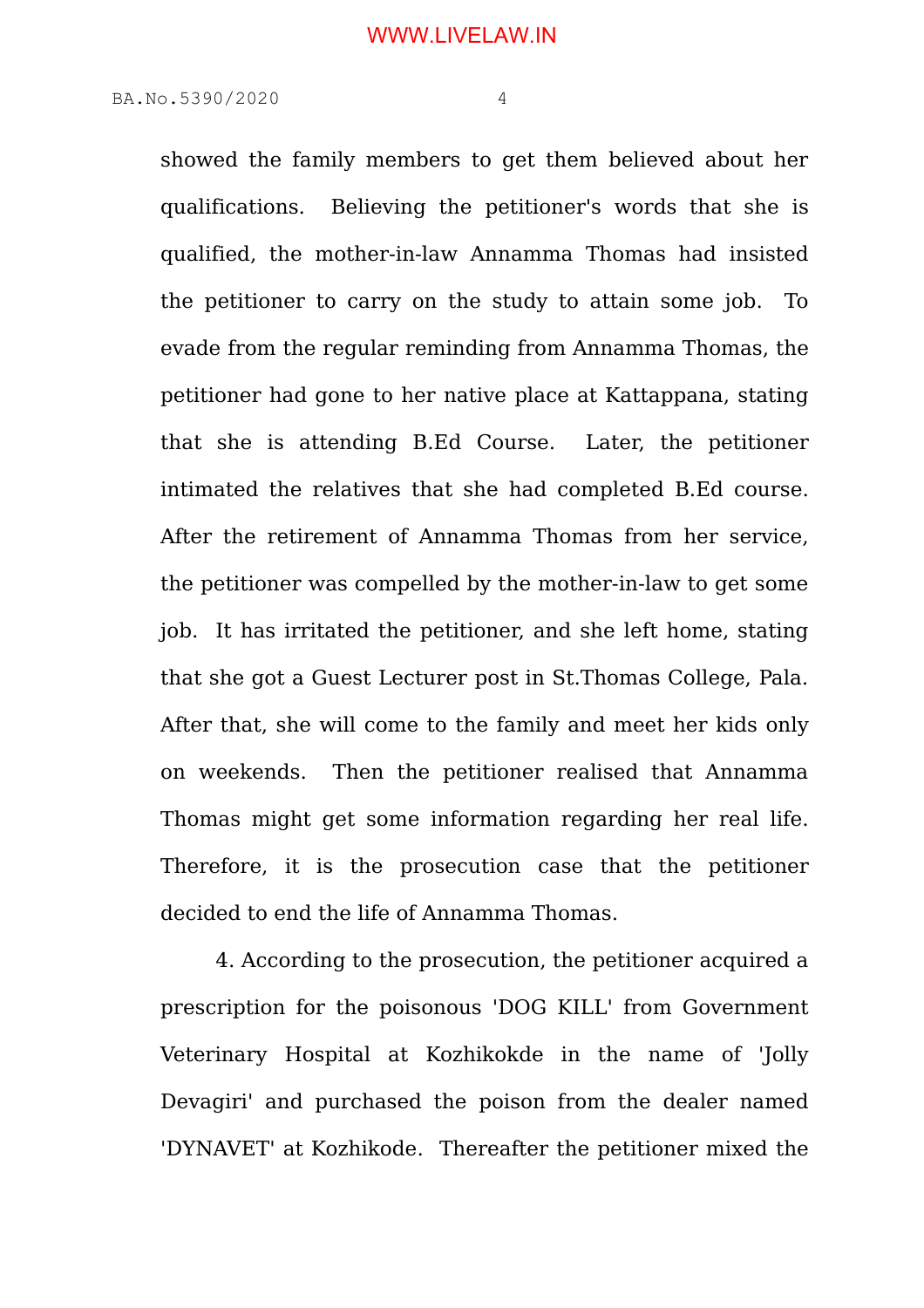poison in the soup, and Annamma Thomas consumed it on 22.8.2002 morning, and she died. According to the prosecution, the petitioner murdered Annamma Thomas by poisoning. This is the crux of the prosecution case.

5. Heard the learned counsel for the petitioner, Advocate B.A Aloor and the Public Prosecutor Sri.Suman Chakravarthy.

 6. The learned counsel for the petitioner submitted that even if the entire allegations against the petitioner are accepted in toto, no offence under Section 302 IPC is prima facie made out in this case against her. The counsel submitted that the prosecution is relying upon some extra judicial confessions alleged to be given by the petitioner. The counsel submitted that even if that is accepted in toto, the same will not connect the petitioner to the offence under Section 302 IPC. The counsel also submitted that the petitioner's alleged confession statement was given after about 17 years of the alleged murder of Annamma Thomas. The counsel submitted that extra judicial confession is a weak piece of evidence. Therefore, a court of law cannot convict the accused based on an extra judicial confession of the accused. The counsel also submitted that the other evidence produced by the prosecution is that one Jolly Davagiri purchased 'DOG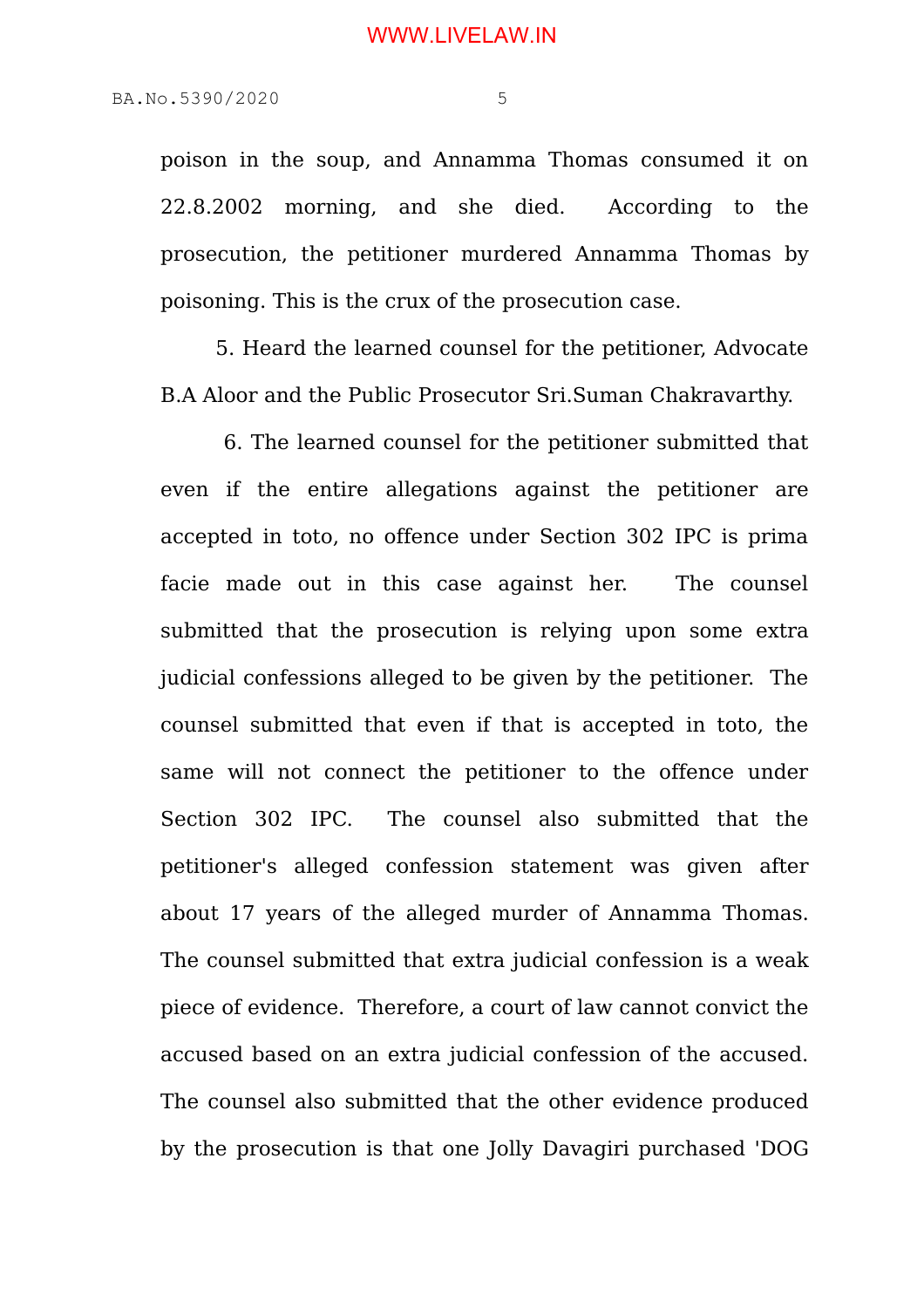KILL' based on a prescription obtained from Government Veterinary Hospital at Kozhikode on 27.6.2002. Thereafter, it is alleged by the prosecution that the petitioner obtained DOG Kill from a distributor. The counsel submitted that either the doctors of the Veterinary Hospital or other staff members of the said hospital did not identify the petitioner. The alleged supplier also was not able to identify the petitioner. Therefore, the counsel submitted that simply because a 'DOG KILL' is purchased by one Jolly Devagiri based on a prescription dated 27.6.2002 from Government Veterinary Hospital, the same is not a piece of evidence to connect the petitioner to the alleged murder of Annamma Thomas. The counsel submitted that simply because there are some other cases pending against the petitioner, this court may not dismiss this bail application. The counsel relied the judgments reported as **Datharam Singh v. State of U.P & Others (2018(1) KHC 901), Rajkumar Chaurasiya v. State of Maharastra (2020 ALL MR(Cri) 2977), Sanjay Chandra v. CBI (AIR 2012 SC 830), Thundiyil Muhammadali & Prasun.S v. State of Kerala (2020(4) KLT 257)** and **Rajinder Kumar v. State of Himachal Pradesh (2018 Crl.LJ (NOC) 589)**. The counsel submitted that the petitioner is ready to abide any condition, if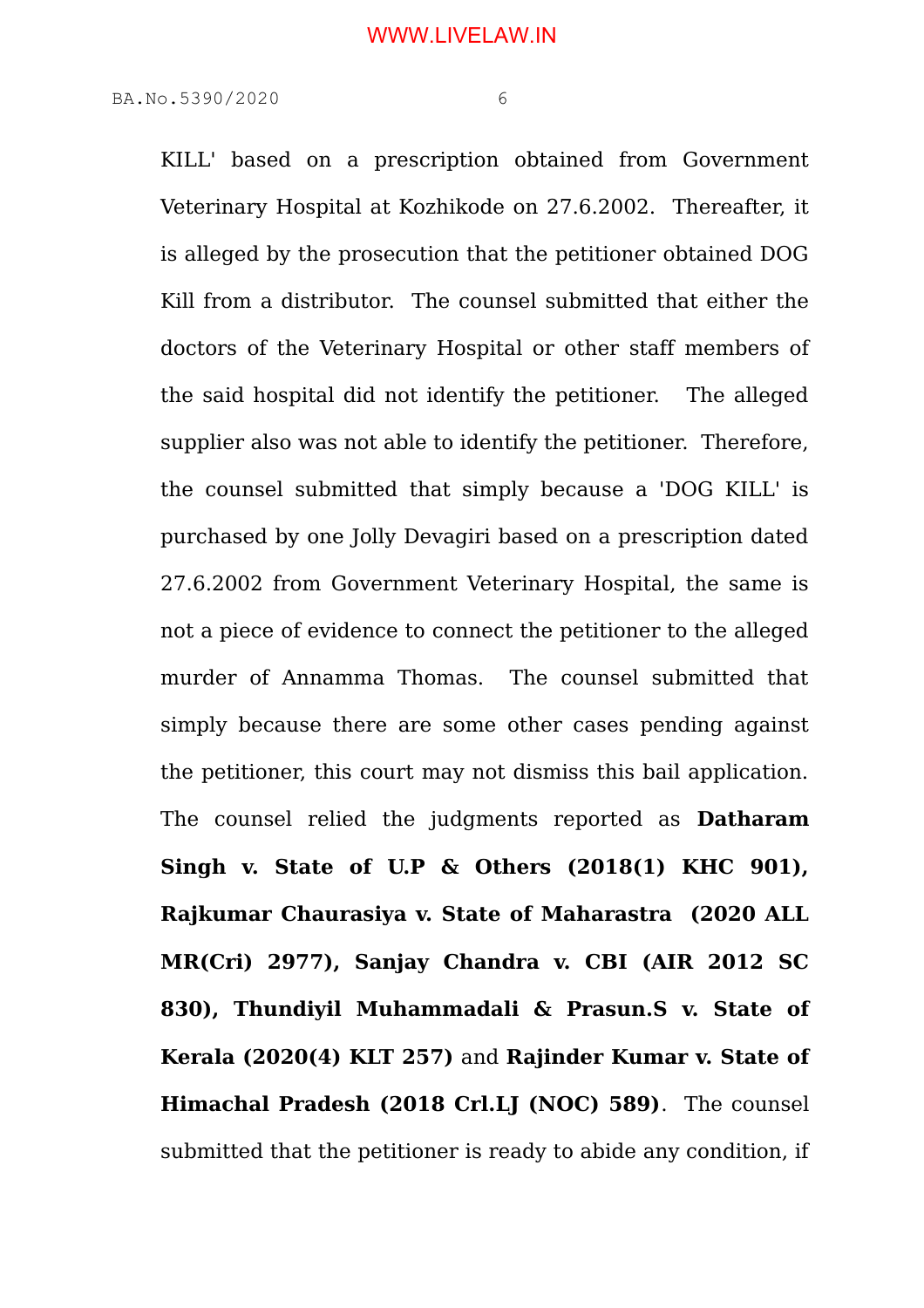this court is granting her bail.

7. The Public Prosecutor opposed the bail application. This bail application was heard in part on 15.9.2020. On that date, this court passed the following order:

"P.P will file a statement showing the circumstances which they rely against the petitioner in the final report on or before 23.9.2020. A copy of the same should be supplied to the counsel for the petitioner. Post this bail application on 25.9.2020 at 1.45 pm.

Copy of the order to be handed over to both parties."

8. As directed by this court a report is filed by the investigating officer in this case. In the report it is submitted by the investigating officer that the following are the main circumstances relied by the prosecution.

> i) The petitioner had voluntarily confessed about her involvement in the case to her elder son Remo Roy and some other relatives. Their statement under Section 164 Cr.P.C is also recorded later.

> ii) The petitioner acquired a prescription for the poisonous DOG KILL from the Government Veterinary Hospital, Kozhikode, in the name of Jolly Devagiri and purchased the poison from the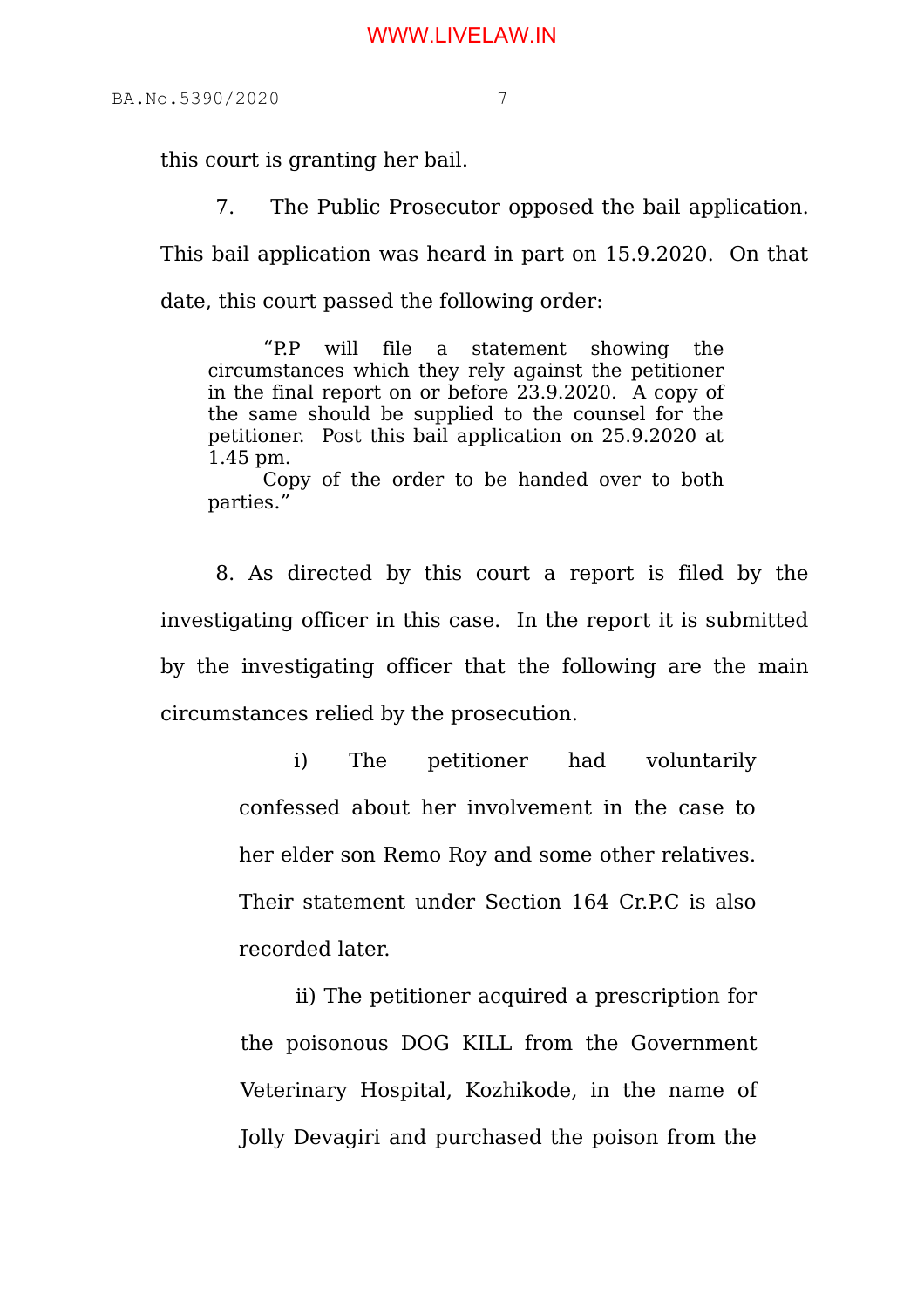dealer namely DYNAVET. According to the investigating officer, the statement of the doctor of Veterinary Hospital is a piece of evidence coupled with the register maintained in the hospital, which contains the name of the petitioner.

iii) The petitioner has given extra judicial confession to eight persons regarding the homicides and these eight persons had given their statement under Section 164 Cr.P.C. Among these eight persons, four of them stated that she has made extra judicial confession about the homicide of Annamma Thomas.

iv) The incident of homicide of Annamma Thomas has to be read along with the other homicide made by the petitioner using Cyanide. The prosecution case is that the petitioner murdered her father-in-law Tom Thomas in 2008, Roy Thomas, her husband in 2011, M.M.Mathew, her close relative in 2014, Alfain Shaju and Silly Shaju in 2014 and 2016 respectively. Hence, the investigating officer says that all these incidents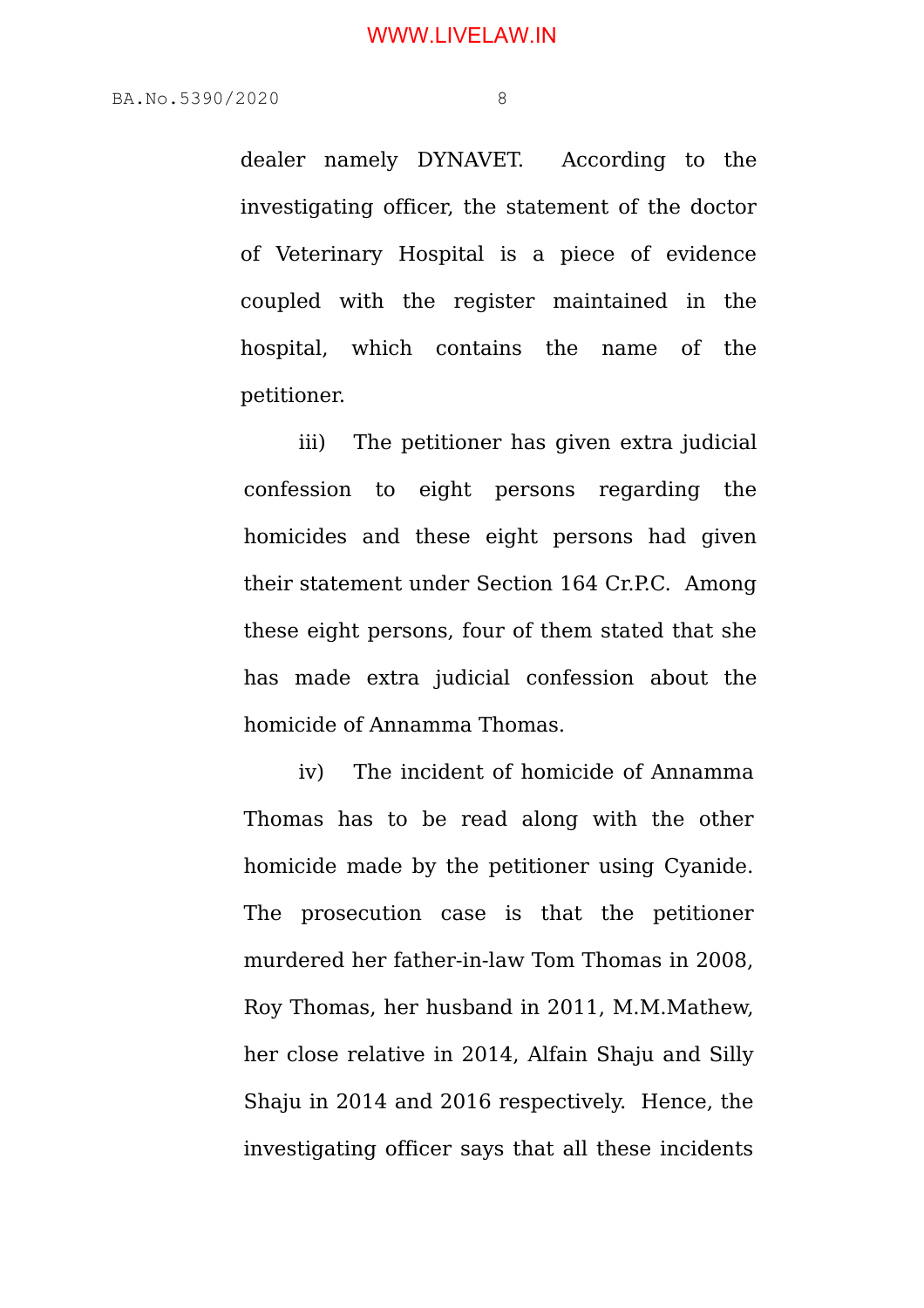of homicides has to be read as a whole and could not be separated. The investigating officer says that there is no recovery under Section 27 of the Evidence Act in this case. But Cyanide has been recovered under Section 27 of the Indian Evidence Act in other crimes.

v) About 20 prime witnesses in this case are the petitioner's close relatives including two children. There is every likelihood of influencing these witnesses, if the petitioner is released on bail.

vi) The petitioner has a history of attempting to commit suicide while she was undergoing remand for which a case was registered by the Kasaba Police as Crime No.169/2020 under Section 309 IPC. Therefore, if she is released on bail, there is every possibility for an attempt to commit suicide by her because her entire image in society is damaged after those six murders are made known to the public.

9. The Public Prosecutor relied the judgment of the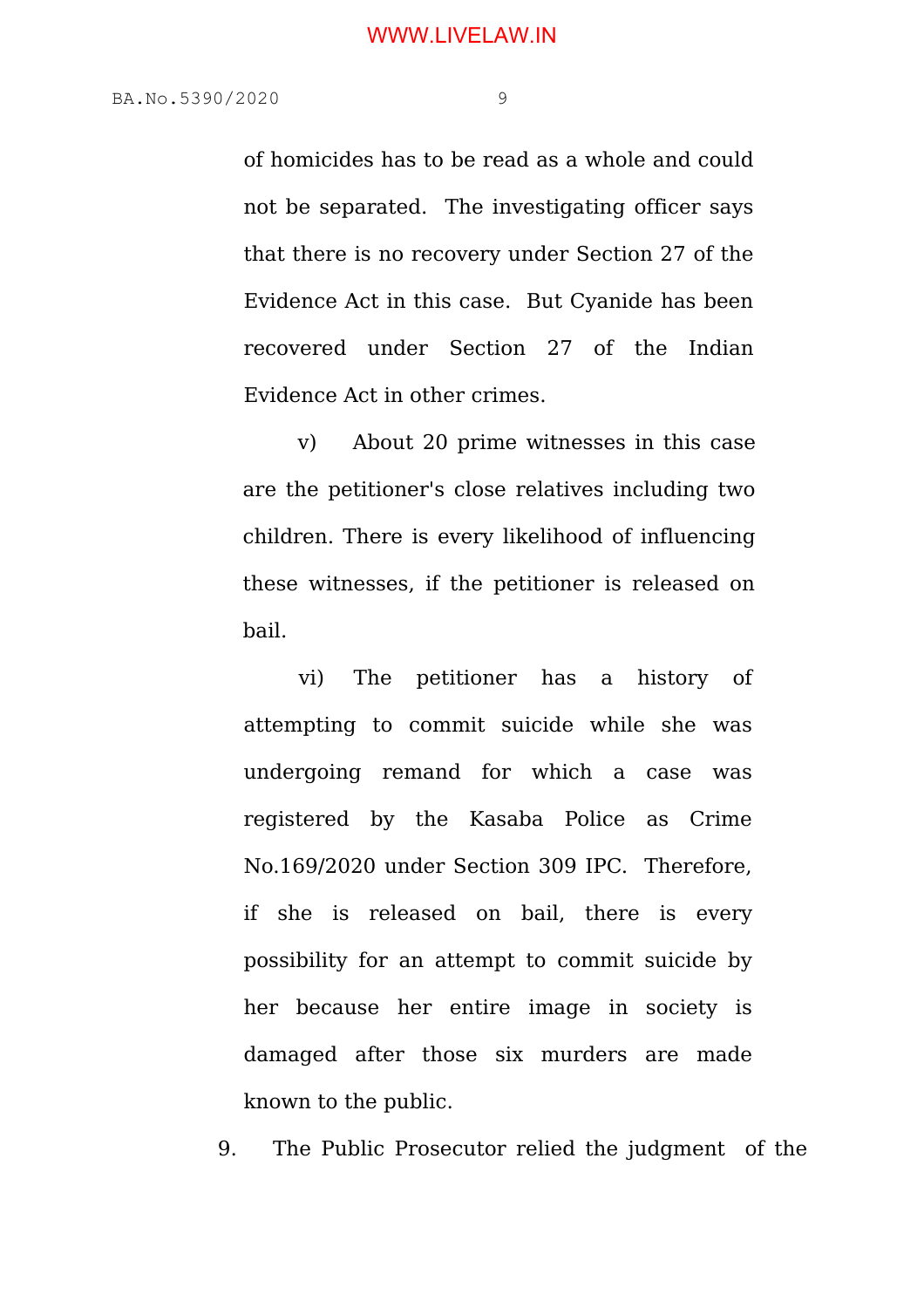Apex Court in **Kalyan Chandra Sarkar v. Rajesh Rajan [(2004)(7) SCC 528]** and contended that incarceration already undergone by the accused and the unlikelyhood of trial concluding in the near future is not a ground to enlarge the accused on bail. The Public Prosecutor also submitted that the principle laid down by the Apex Court in cases where gravity of the offences are severe and the possibility of the witnesses being influenced and the evidence being tampered with is also to be considered. The Public Prosecutor relied the judgment of the Apex Court in **State of U.P v. Amarmani Tripathi [(2005) 8 SCC 21], Rajesh Ranjan Yadav alias Pappu Yadav v. CBI through its Director [(2007) 1 SCC 70)** and **Gobarbhai Naranbhai Singala v. State of Gujarat [(2008) 3 SCC 755)**. The Public Prosecutor also relied the judgment in **Prasad alias Chandu Babu v. State of Bihar [(2016) 9 SCC 443)**. The Public Prosecutor submitted that the petitioner's argument is based on the evidence formulated by the prosecution. Such evidence formulated by the prosecution cannot be considered by this court while considering a bail application. The Public Prosecutor relied the judgment of the Apex Court in **State of Bihar v. Rajballav Prasad (2017 (2) SCC 178)** and **Gajanand**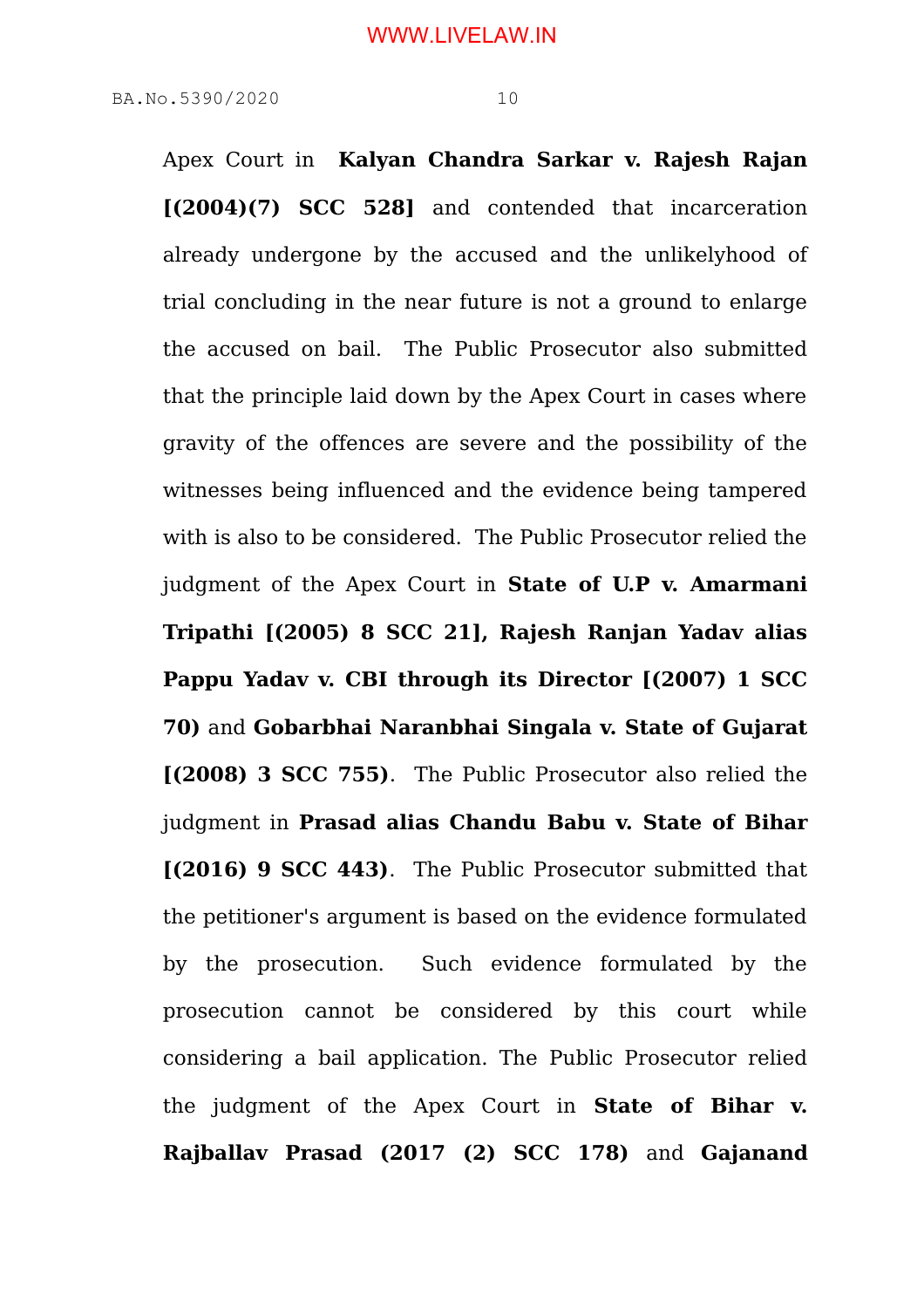**Agarwal v. State of Orissa and others (2007(14) SCC 537)** and **Kanwar Singh Meena v. State of Rajasthan (2012(12) SCC 180).**

10. The judgments of the Apex Court relied by the petitioner and Public Prosecutor are all relates to the fundamental principles in connection with the consideration of bail applications. I need not reiterate all those decisions because all of them are settled positions. After scanning all the earlier judgments, the Apex Court in **P.Chidambaram v.**

**Central Bureau of Investigation (AIR 2019 SC 5272)** framed certain factors to be taken into consideration while considering a bail application. The same is extracted hereunder:

> "(i) The nature of accusation and the severity of the punishment in the case of conviction and the nature of the materials relied upon by the prosecution;

> (ii) Reasonable apprehension of tampering with the witnesses or apprehension of threat to the complainant or the witnesses;

> (iii) Reasonable possibility of securing the presence of the accused at the time of trial or the likelihood of his abscondence;

> (iv) Character behaviour and standing of the accused and the circumstances which are peculiar to the accused;

> (v) Larger interest of the public or the State and similar other considerations." (emphasis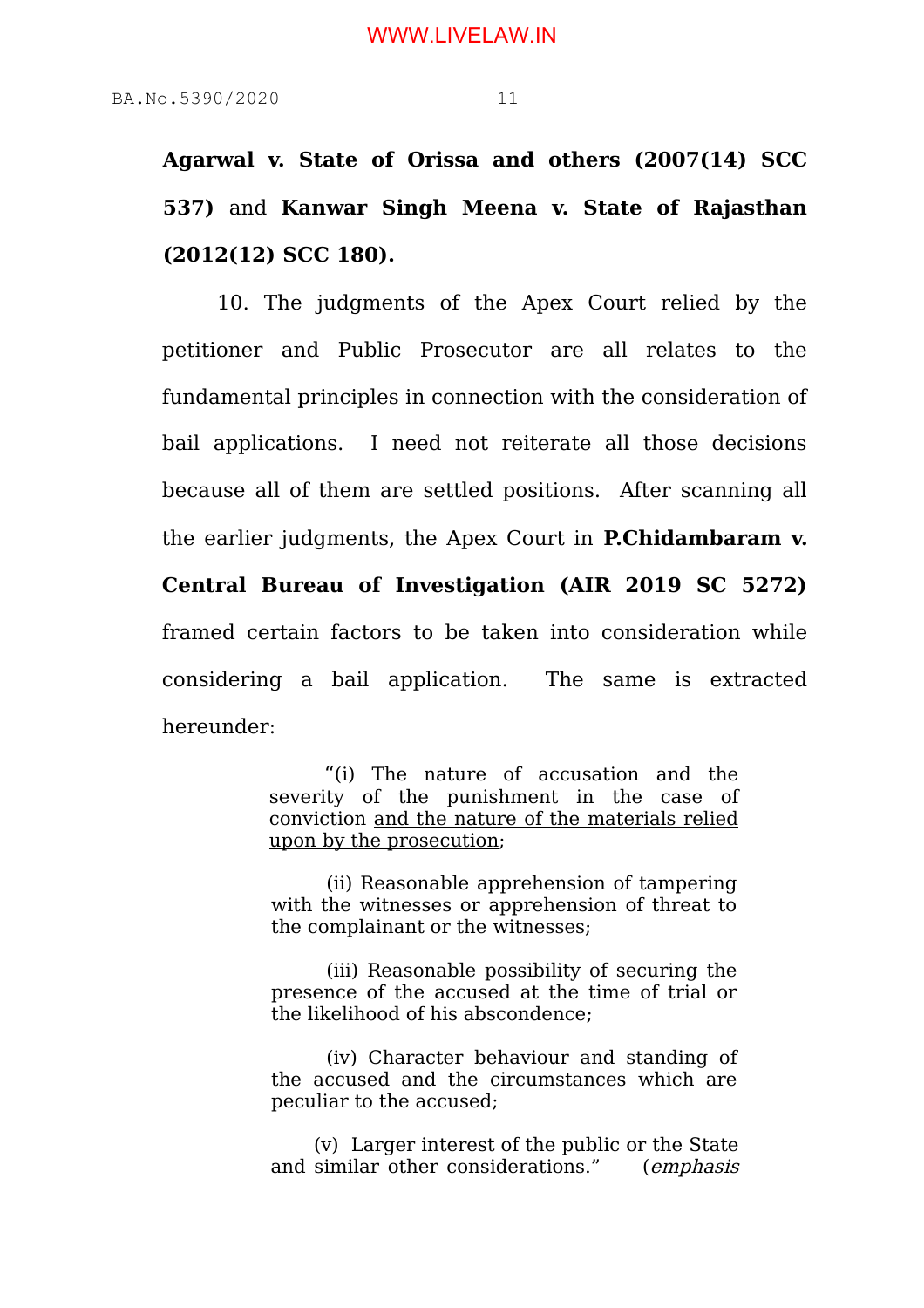## supplied)

11**.** Therefore, the first and foremost thing to be considered while considering a bail application is the nature of accusation and severity of the punishment in the case of conviction and the nature of the materials relied upon by the prosecution. Therefore, the Apex Court observed that it is the duty of the bail court to consider the nature of the materials relied upon by the prosecution while considering a bail application. The consideration of the nature of the materials relied upon by the prosecution in a bail order cannot be used by the trial court while considering the case finally. The consideration of the materials relied upon by the prosecution by the bail court is only a prima facie finding to find out whether the accused can be released on bail or not. Sometimes the very same materials will be vital when the prosecution adduces their entire evidence. Therefore the trial court can't rely on any of the observations made by the bail court while allowing or dismissing a bail application. The trial court should decide the case untrammeled by any observations by the bail court while granting or refusing bail. But as observed by the apex court in Chidambaram's case(supra), the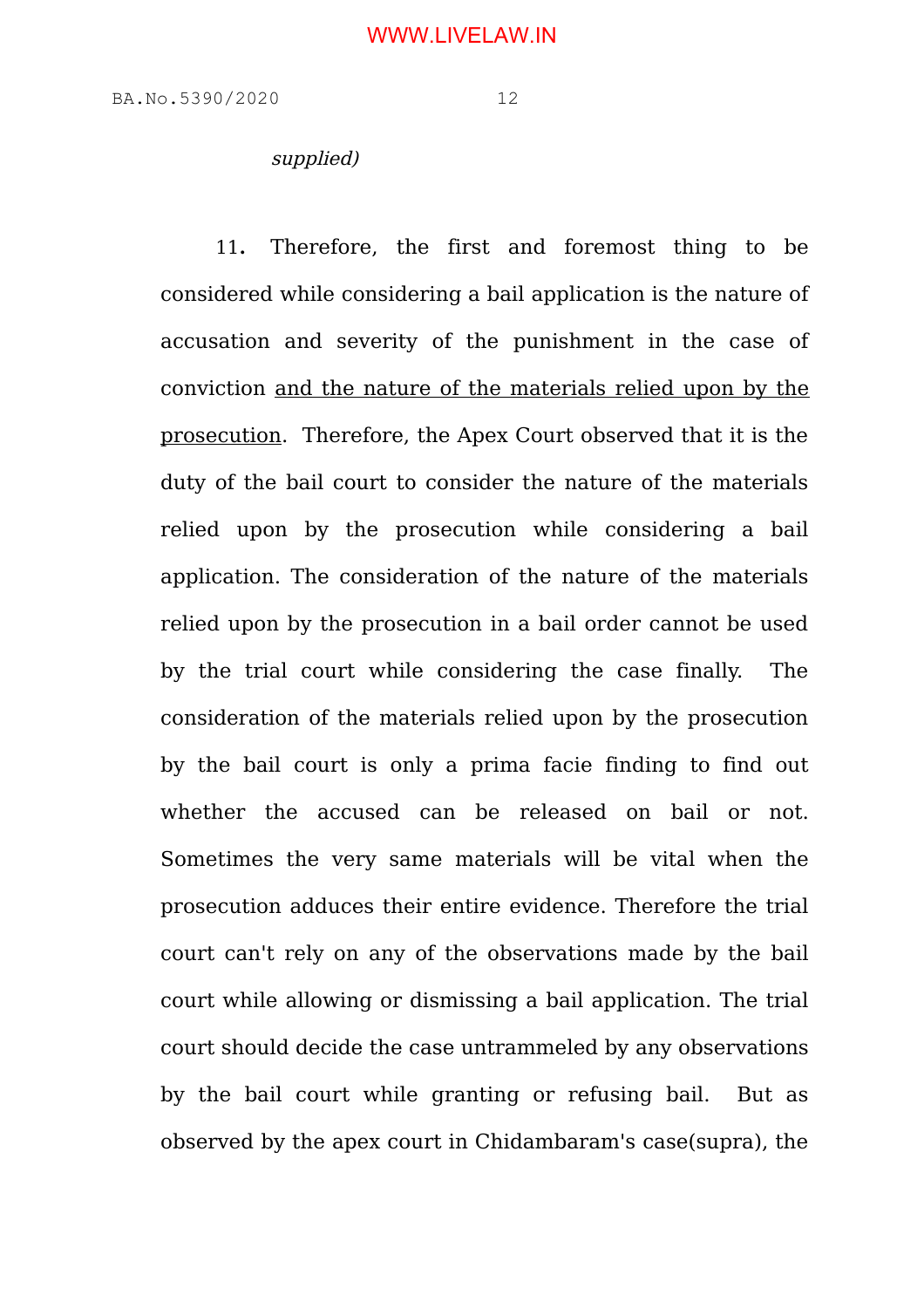nature of the materials relied upon by the prosecution is also to be considered by this court while considering this bail application. I am aware of the arguments of the Prosecutor based on the decision of the Apex Court that the evidence formulated by the prosecution cannot be discussed in detail while considering a bail application. Considering the entire facts and circumstances of the case and bearing in mind the principles laid down by the Apex Court, I have to consider this bail application. As stated by the Apex Court in **Chidambaram**'s case, the nature of the materials relied upon by the prosecution should be considered, at least for prima facie satisfaction that whether the petitioner is entitled to bail or not.

12. The main material relied by the prosecution in this case is extra judicial confession of the accused to some of the witnesses in this case. The Public Prosecutor made available the statement recorded by the investigating officer under Section 161 Cr.P.C and the statement recorded by the learned Magistrate under Section 164 Cr.P.C of these witnesses. I perused those statements. I do not want to make any observations about the admissibility of those statements. But it is a fact that the statements were given by the witnesses in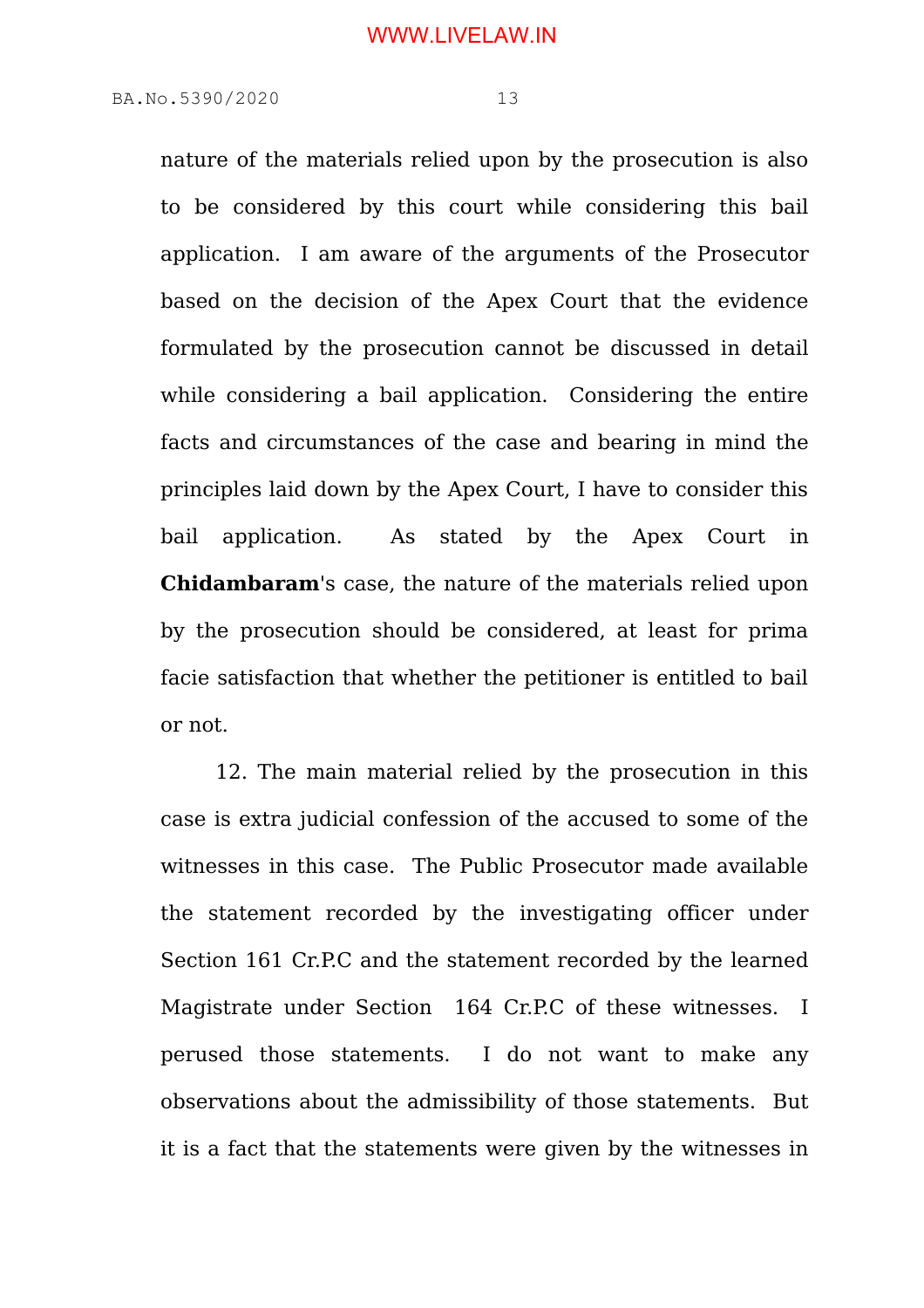2019. It is true that the deceased gave confession to some of these witnesses in 2019 that she is responsible for the death of Annamma Thomas. Annamma Thomas consumed poison on 22.8.2002, and she died consequently, is the prosecution case. According to the prosecution, the petitioner mixed poison in the soup with an intention to kill Annamma Thomas. The alleged extra judicial confession in this case is after 17 years of the alleged murder. Whether such a statement is admissible or not, is a matter to be decided by the trial court at the appropriate stage.

 13. The admissibility of the extra judicial confession is considered by the Apex Court in several decisions. In **Makhan Singh v. State of Punjab (AIR 1988 SC 1705)**, the Apex Court held like this:

> "11. On 10 August, 1985 F.I.R. was lodged by Nihal Singh (PW-2)1 and on 13.8.85 the appellant went to Amrik Singh (PW-3) to make an extra judicial confession. Amrik Singh says that the appellant told him that as the police was after him he had come and confessed the fact so that he might not be unnecessarily harrased. There is nothing to indicate that this Amrik Singh was a person having some influence with the police or a person of some status to protect the appellant from harrassment. In his crossexamination he admits that he is neither the Lumbardar or Sarpanch nor a person who is frequently visiting the Police Station. He further admits that when he produced the appellant there was a crowd of 10 to 12 persons. There is no other corroborative evidence about the extra judicial confession. As rightly conceded by the learned counsel for the State that extra judicial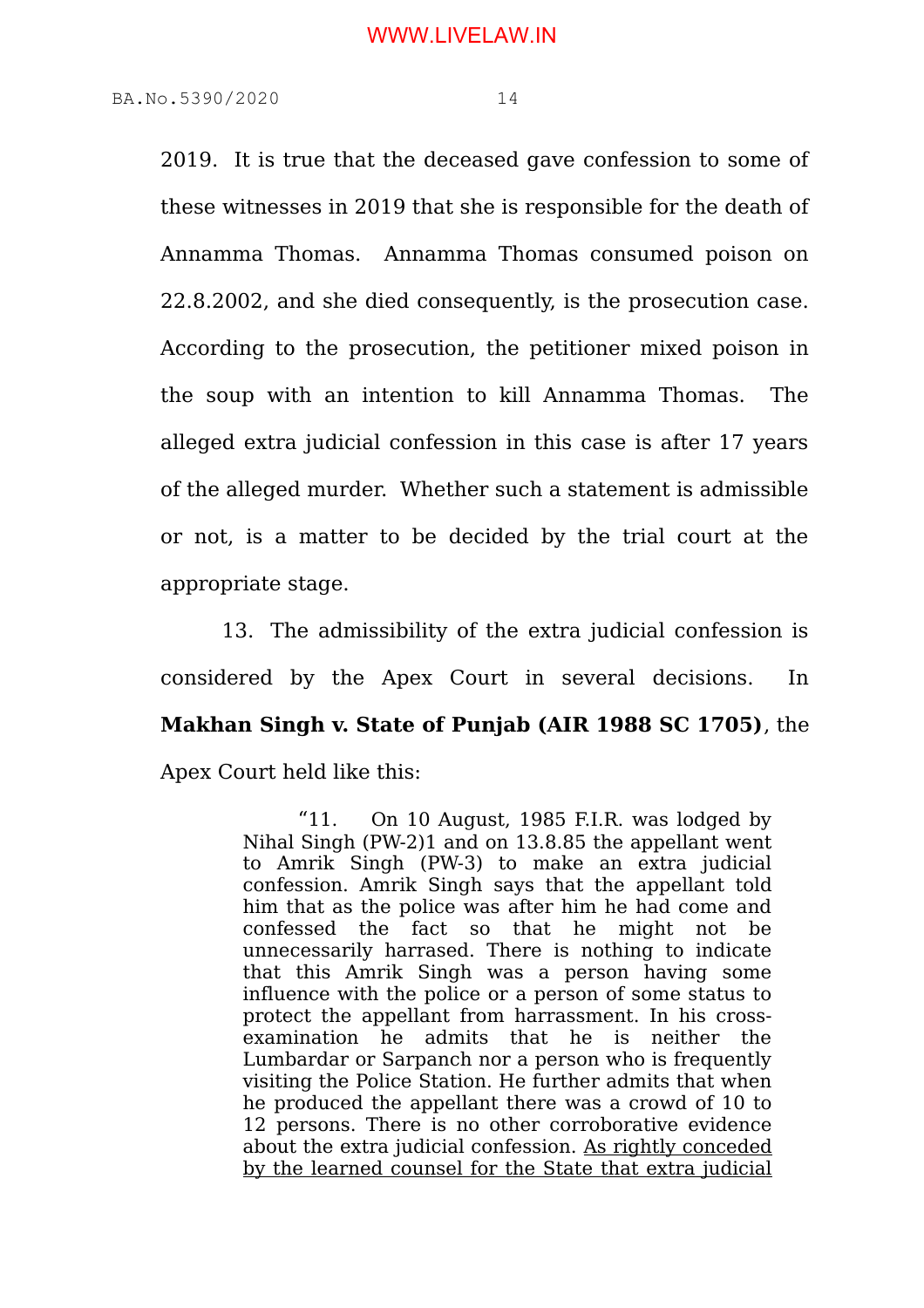confession is a very weak piece of evidence and is hardly of any consequence." (emphasis supplied)

# 14. Similarly, the Apex Court in **State of Punjab v.**

# **Gurdeep Singh [(1999) 7 SCC 714]** observed like this about

the admissibility of the extra judicial confession.

"3. Confession in common acceptation means and implies acknowledgment of guilt - its evidentiary value and its acceptability however shall have to be assessed by the court having due regard to the credibility of the witnesses. In the event however, the court is otherwise in a position having due regard to the attending circumstances believes the witness before whom the confession is made and is otherwise satisfied that the confession is in fact voluntary and without there being any doubt in regard thereto, an order of conviction can be founded on such evidence.

17. There is no denial of the fact that extra judicial confession is admissible in evidence and the court in appropriate cases can rely thereon to the extent of even basing conviction of the accused. In a long catena of decisions of this court, the settled position of the present day is that the extra judicial confession by itself if, otherwise in conformity with the law, can be treated as substantive evidence, and in appropriate cases it can be used to punish an offender. We, however, hasten to add here that this statement of law stands qualified to the extent that the court should insist on some assuring material or circumstance to treat the same as piece of substantive evidence

26. The confession in the normal course of events are made to avoid harassment by the police and to a person who could otherwise protect the accused against such a harassment. The records in the present appeal do not reflect any one of these aspects. As such it is difficult to point to the accused with the crime on the basis of the evidence available in this case. The incident did take place on 18th November, 1989 and the body was recovered on 19th November. The extrajudicial confession of the accused as regards his involvement in the crime is said to have been effected to Jaspal Singh PW 7 on December 7, 1989 - thus a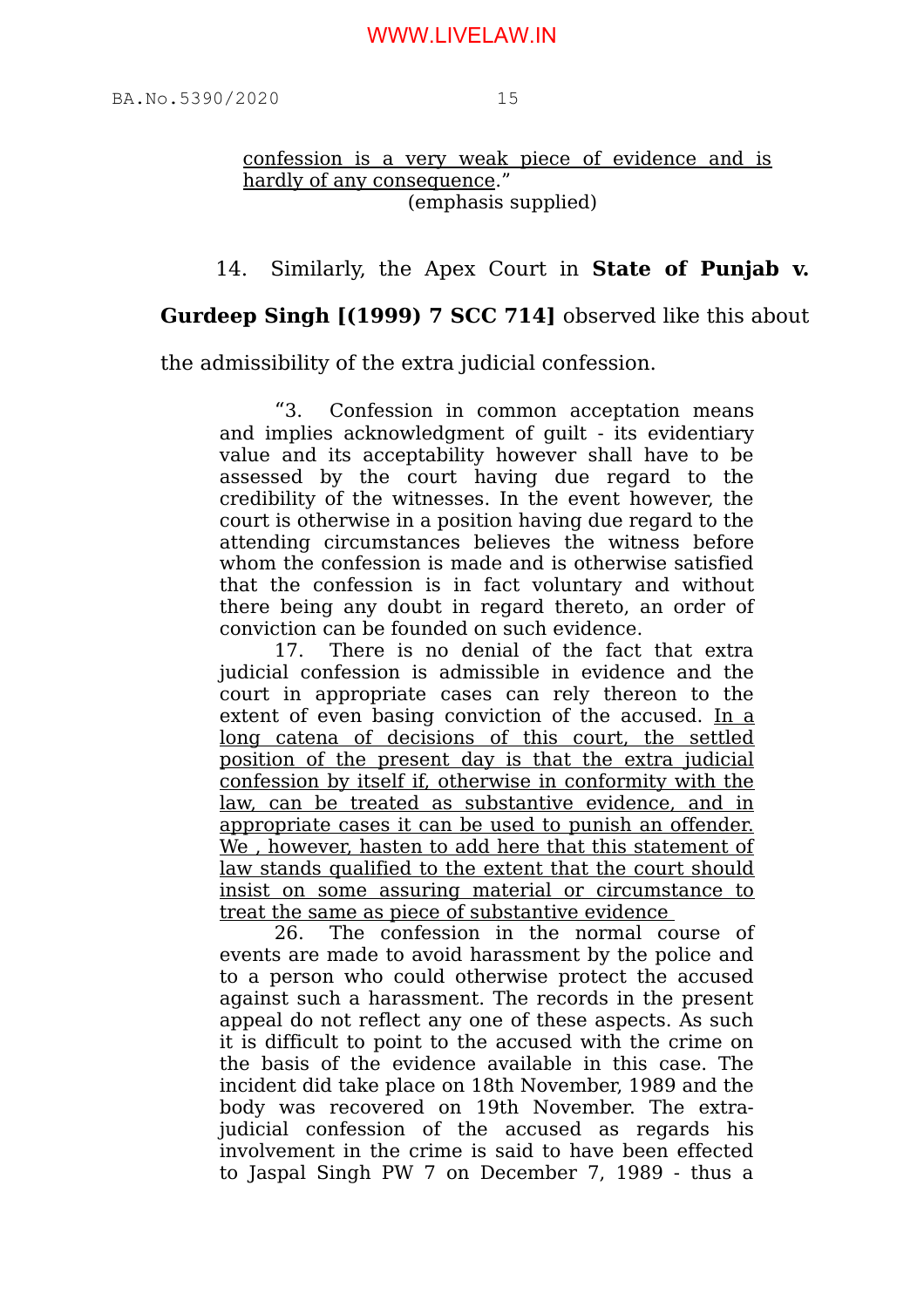delay of more than 20 days without any explanation whatsoever. The delay in recording extra-judicial confession before a person wholly unconnected with the police is always a matter of great suspect. In our view the High Court was right in rejecting the confessional statement." (Emphasis supplied)

15. A Division Bench of this Court also considered the admissibility of the extra judicial confession in **Gopi v. State of Kerala (1991(2) KLT 838)**

16. In the light of the above principle, the admissibility of the extra judicial confession alleged to be given by the petitioner after about 17 years of the alleged incident is to be decided by the trial court at the appropriate stage. But while considering the bail application of the accused, I am not in a position to accept these extra judicial confessions as a material to substantiate the case of the prosecution. I once again make it clear that I made this observation only for the purpose of disposing of this bail application. The trial court should consider the case untrammeled by this observation.

17. The other material relied on by the prosecution is that the petitioner acquired DOG KILL from Government Veterinary Hospital at Kozhikode in the name of Jolly Devagiri. Admittedly, the doctors or other staff of the hospital were not able to identify the petitioner. It is true that the prosecution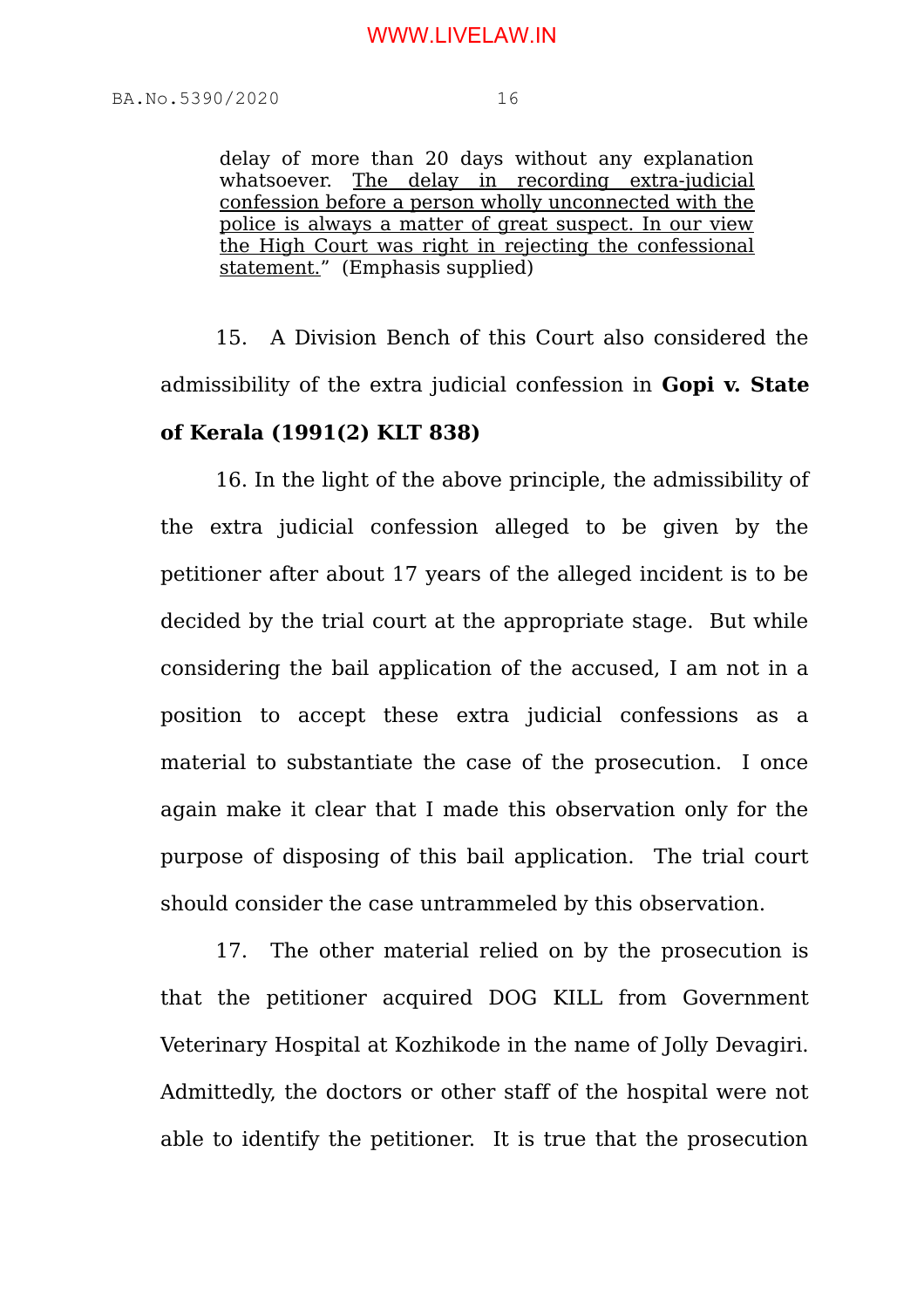seized the register from the hospital which shows that the prescription is issued to one Jolly Devagiri on 27.6.2002. How these materials will connect with the accused, is a matter to be decided by the trial court at the appropriate stage. But while considering a bail application. I think this is also not a material which can be accepted at this stage, especially when the witnesses were not able to identify the petitioner.

18. The investigating officer says that the incident of homicide of Annamma Thomas has to be read along with other homicides made by the petitioner using Cyanide. Since Cyanide is seized based on a statement of the accused under Section 27 of the Evidence Act in the other case, the prosecution relies that also as a relevant factor in this case. Again, I do not want to make any observations about the same. This is also a matter to be considered by the trial court. Whether Section 27 of the Evidence Act recovery evidence of an accused in one case can be relied in another case is a question of law and these are matters to be considered by the trial court at the appropriate stage. Ofcourse the conduct of the accused may also be relevant while considering the case by the trial court at the appropriate stage. But I don't think that this is a material that can be safely relied by this court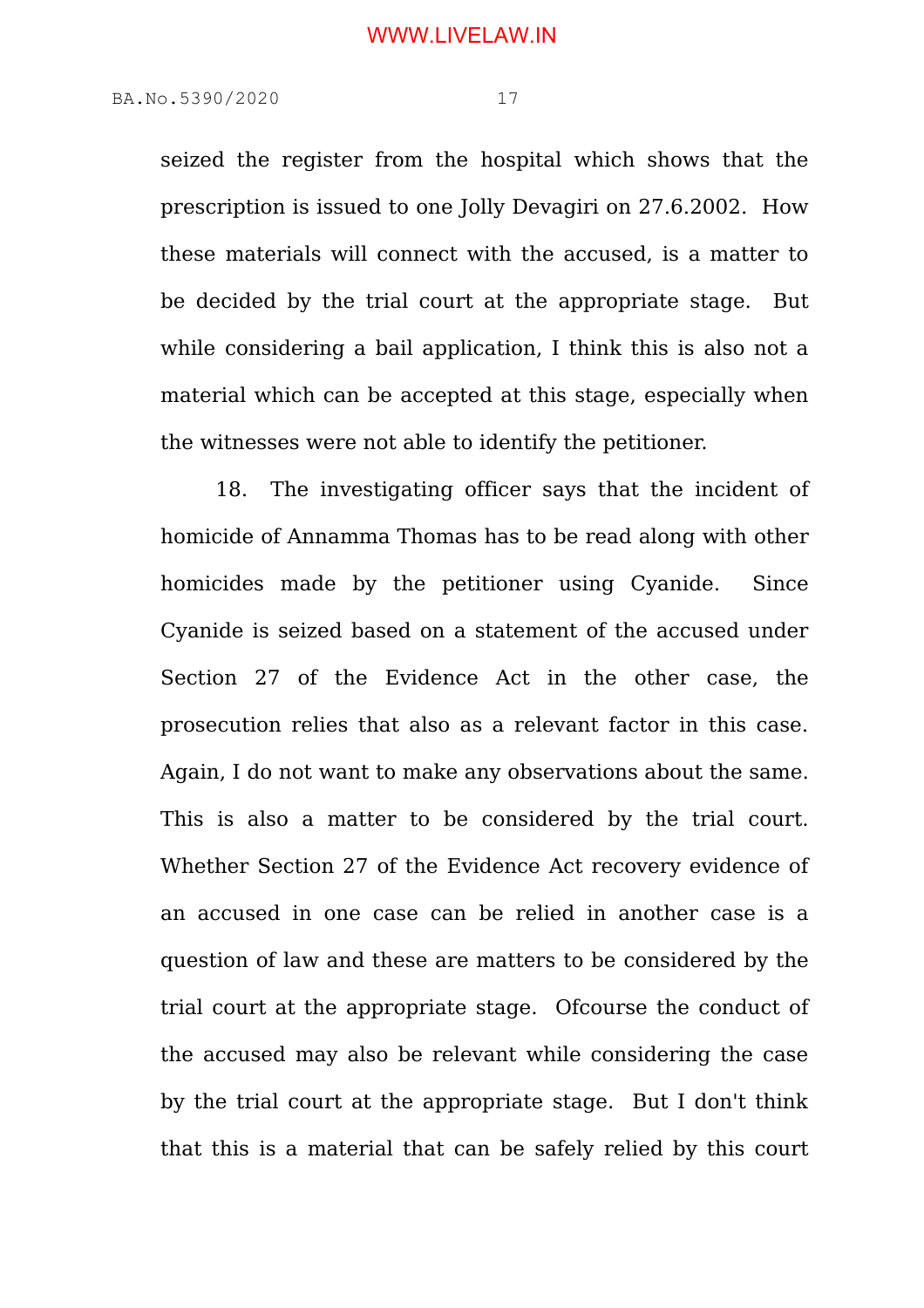while considering a bail application.

19. The other two grounds relied by the investigating officer is that the 20 prime witnesses, in this case, are close relatives of the petitioner and if the petitioner is released on bail there is every likelihood of influencing those witnesses by the petitioner. The Public Prosecutor also submitted that the petitioner has a history of attempting to commit suicide and if she is released on bail, she will try to commit suicide. These two points need not be considered at this stage. The petitioner will not be released from jail, even if I allow this bail application because this court rejected the bail application of the petitioner in Crime No.335/2019 in B.A.No.4628/2020 (Jollyamma Joseph v. State of Kerala (2020(5) KLT 75). Therefore, there is no question of releasing the petitioner from jail at this stage unless she obtained bail from this court or from the Apex Court in other cases.

20. These are the materials relied upon by the prosecution as per the statement of the investigating officer in the report submitted by him on 22.9.2020. I am not in a position to reject this bail application in the light of the facts discussed by me in the earlier paragraphs. Of course whether the materials relied upon by the prosecution are admissible in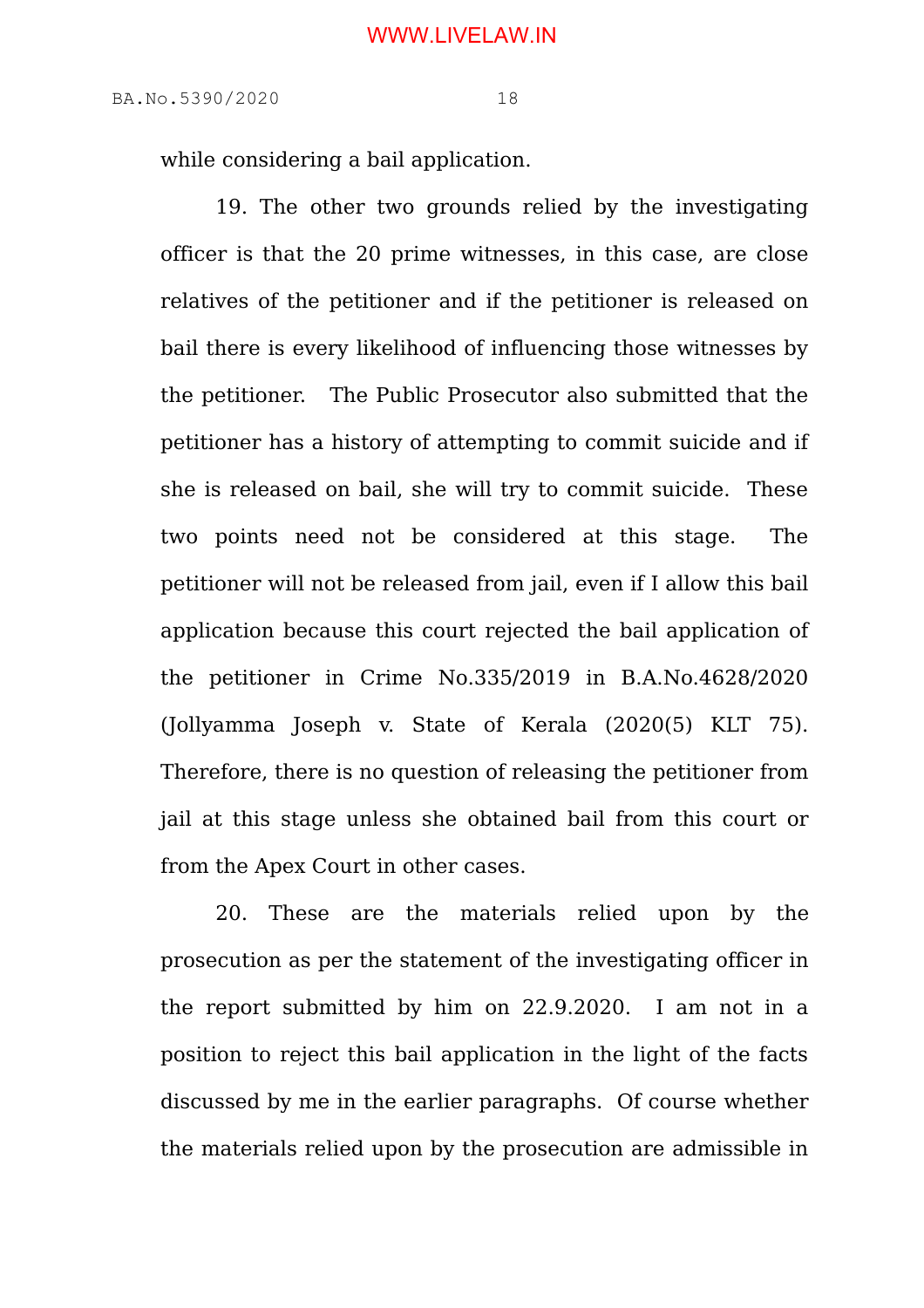evidence, is a matter to be decided at the time of trial. I once again reiterate that the trial court should decide this case untrammeled by any observations in this bail order. But considering the entire facts and circumstances of the case, I think, the petitioner can be released on bail in this case with stringent conditions.

1. Petitioner shall be released on bail on executing a bond for Rs.1,00,000/- (Rupees One lakh only) with two solvent sureties each for the like sum to the satisfaction of the jurisdictional court.

2. The petitioner shall appear before the jurisdictional court as and when required.

3. The petitioner shall not, directly or indirectly make any inducement, threat or promise to any person acquainted with the facts of the case so as to dissuade him from disclosing such facts to the court or to any police officer.

 4. Petitioner shall not leave India without permission of the jurisdictional court.

5. Petitioner shall not commit an offence similar to the offence of which she is accused, or suspected, of the commission of which she is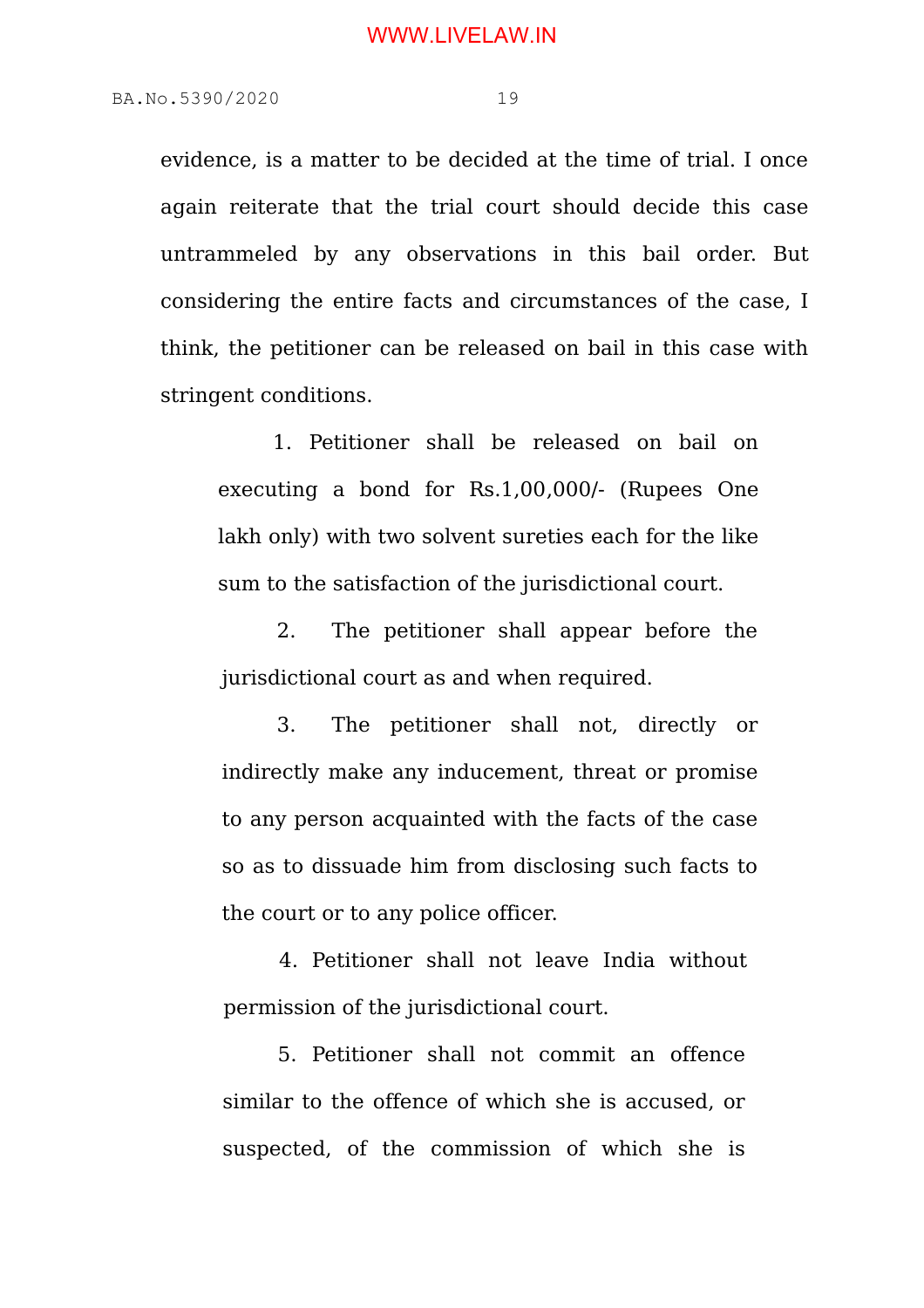suspected.

6. The petitioner shall strictly abide by the various guidelines issued by the State Government and Central Government with respect to keeping of social distancing in the wake of Covid 19 pandemic.

7. If any of the above conditions are violated by the petitioner the jurisdictional court can cancel the bail in accordance to law, even though the bail is granted by this court.

 21. Before parting with this case, I have to make certain observations about the general trend if a sensational case is registered. It is fundamental in criminal law that, if an accused in police custody gave a confession to the police that he committed the offence, the same is not admissible in the eye of law. No court of law can accept the same as evidence. The confession is usually recorded by the police for collecting legal evidence. But the investigating officers in sensational cases are leaking the confession statement of the accused and the media is giving wide publicity to the confession statement of the accused, especially in sensational cases. In this case also, while the investigation was going on, the media used to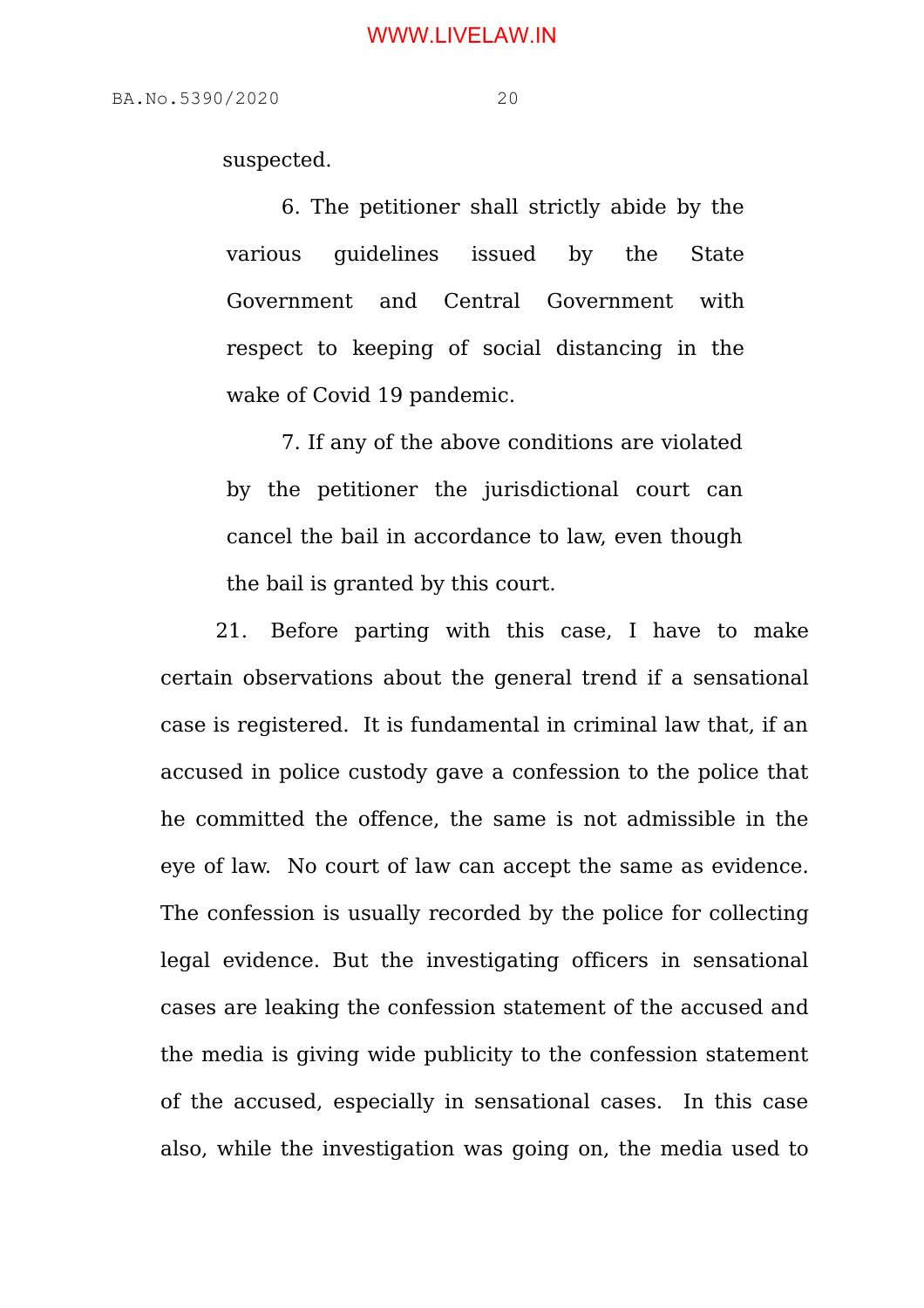divulge the details of the investigation every day. If we go through the morning newspaper or watch the news in news channels, we will get the confessions alleged to be given by the accused while in police custody. We will also get the questions that will be asked to an accused in police custody by the investigating officer and even the expected answers from the accused!! I don't know from where the media get these pieces of information. A person who knows the fundamentals of criminal investigation will skip these news because of shame. In the eye of the law, an investigating officer cannot divulge any materials collected during the investigation to the public or media. This Court in **Murukeshan v. State of Kerala (2011(1) KLT 194)** considered this point in detail. The relevant portion of the judgment is extracted hereunder:

> "5. It is a passion for certain investigating officers to disseminate to the media piecemeal or full information regarding the progress of investigation. All concerned should realise that once a case involving the commission of a cognizable offence has been registered and the F.I.R. forwarded to the Magistrate concerned, the matter is *sub judice* and no police officer has the right to leak out information regarding the outcome of investigation until the final report is eventually filed before the court. Cases may attract either justifiable or uncalled for media publicity. There is a tendency among certain sections of the Press to draw sustenance even from unconfirmed sources including the police in order to boost their garbled versions. When police officers freely indulge in passing on information to the media and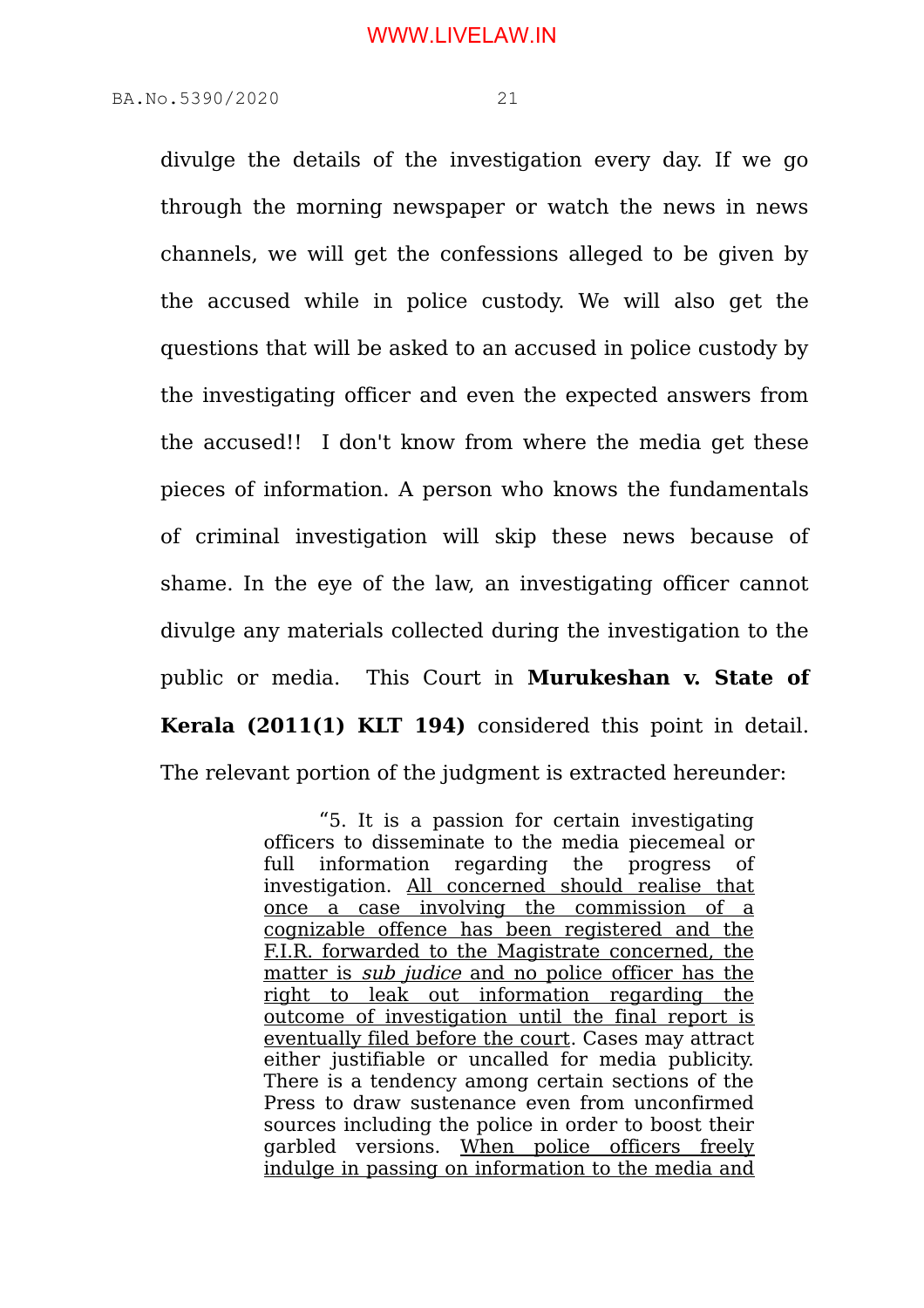to the public, they not only breach the Conduct Rules but also put unnecessary pressure on the Courts which are to eventually try the cases. It is well known that many of the materials collected by the police during investigation are comprised of hearsay or inadmissible stuff and at times extracted from the accused persons themselves by employing third degree methods. Such material will not stand the scrutiny of a court of justice during trial. The Fourth Estate also does not seem to realise the irreparable damage that may be inflicted on the victims of crimes and the alleged culprits and those close to them through sensationalised journalistic adventures. Truth is very often suppressed, exaggerated or distorted in order to add flavour and spice to the story put forward. The fickle minded public which might be conditioned to believe a particular version given through a calculated process of media indoctrination will be loath to-accept a different conclusion reached in the Court verdict. It is pertinent to remember that the trial Court can take into consideration only legal evidence. If the court were to finally record an order of acquittal for want of acceptable evidence before it, it may not be out of place if the public at large were to conclude that the Court verdict was wrong. They may even attribute motives in the presiding judge. No disciplined society which believes in the rule of law can afford to have such a state of affairs to come to stay. (Vide paragraph 2G of State of Kerala v.Aboobacker (2006 (4) KLT SN 33 (C.No.49) = ILR 2006 (3) Ker.672) and suo motu contempt proceedings (2009 (1) KLD 133) (Delhi High Court). Investigating Officers should, therefore, be alive to this aspect of the matter and they along with the media will have to be prepared to face action in the event of a breach."

(Emphasis supplied)

22. This Court observed that "all concerned should realise that once a case involving the commission of a cognizable offence has been registered and the FIR forwarded to the Magistrate concerned, the matter is sub judice and no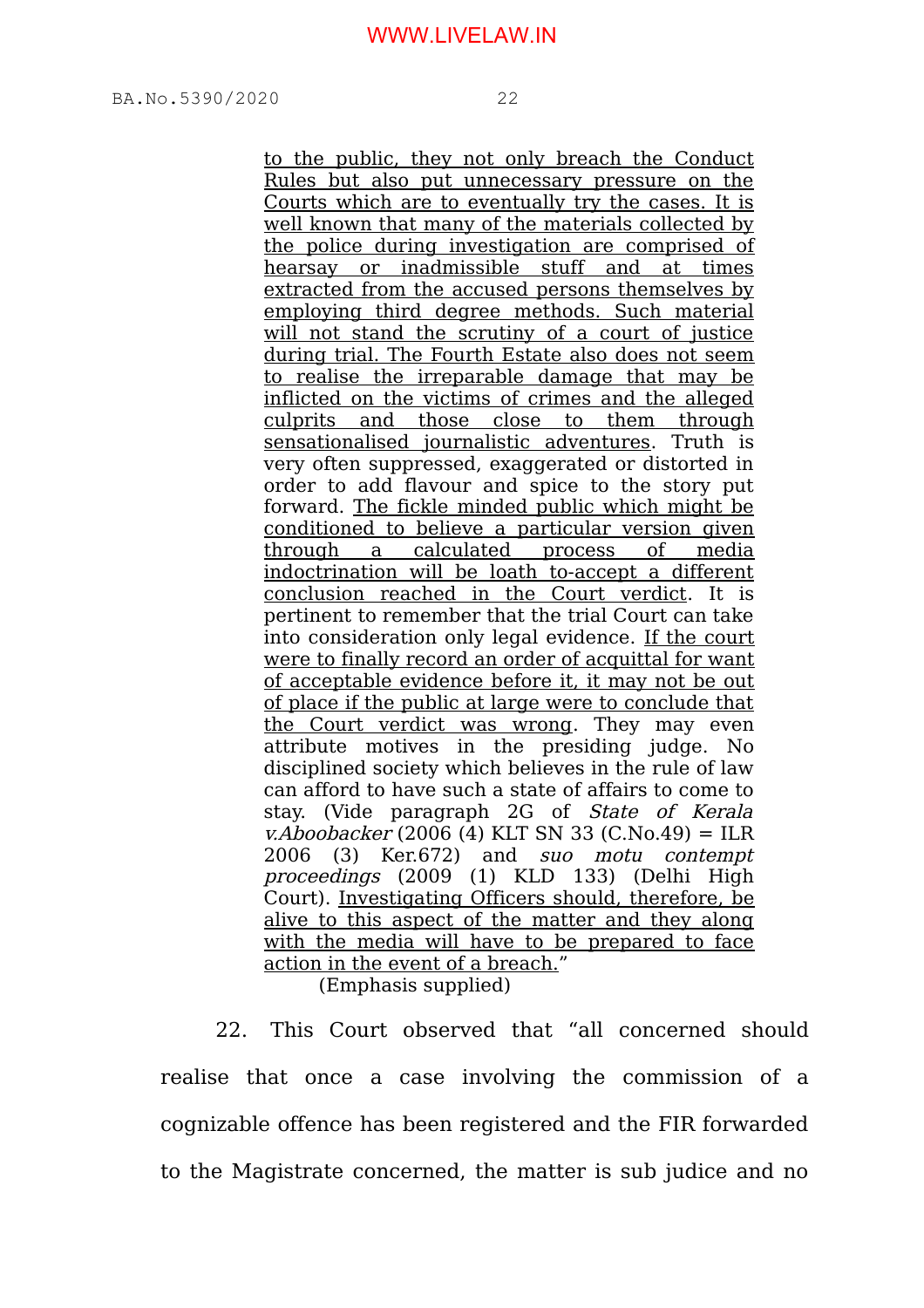police officer has the right to leak out information regarding the outcome of investigation until the final report is eventually filed before the Court". This Court also observed that "investigating officers should, therefore, be alive to this aspect of the matter and they along with the media will have to be prepared to face action in the event of a breach." This court is issuing directions not to violate the same. This court knows how to deal with those violations. I once again reiterate that if the above directions are violated either by the police officers or the media, stringent actions will be taken by this court.

23. As I observed earlier, if there is any violation of the directions of this court, the consequences will be serious. This court cannot sit as a silent spectator in criminal justice delivery system. If the confession statement and other materials collected during investigation are discussed in media and divulged to the general public, the situation will be perilous. The general public may not know that a confession statement given by an accused in police custody is not admissible. A court of law can accept only legal evidence. If a court of law decides a case based on legal evidence, the general public may suspect even the judiciary if the present situation of divulging confession statement and other